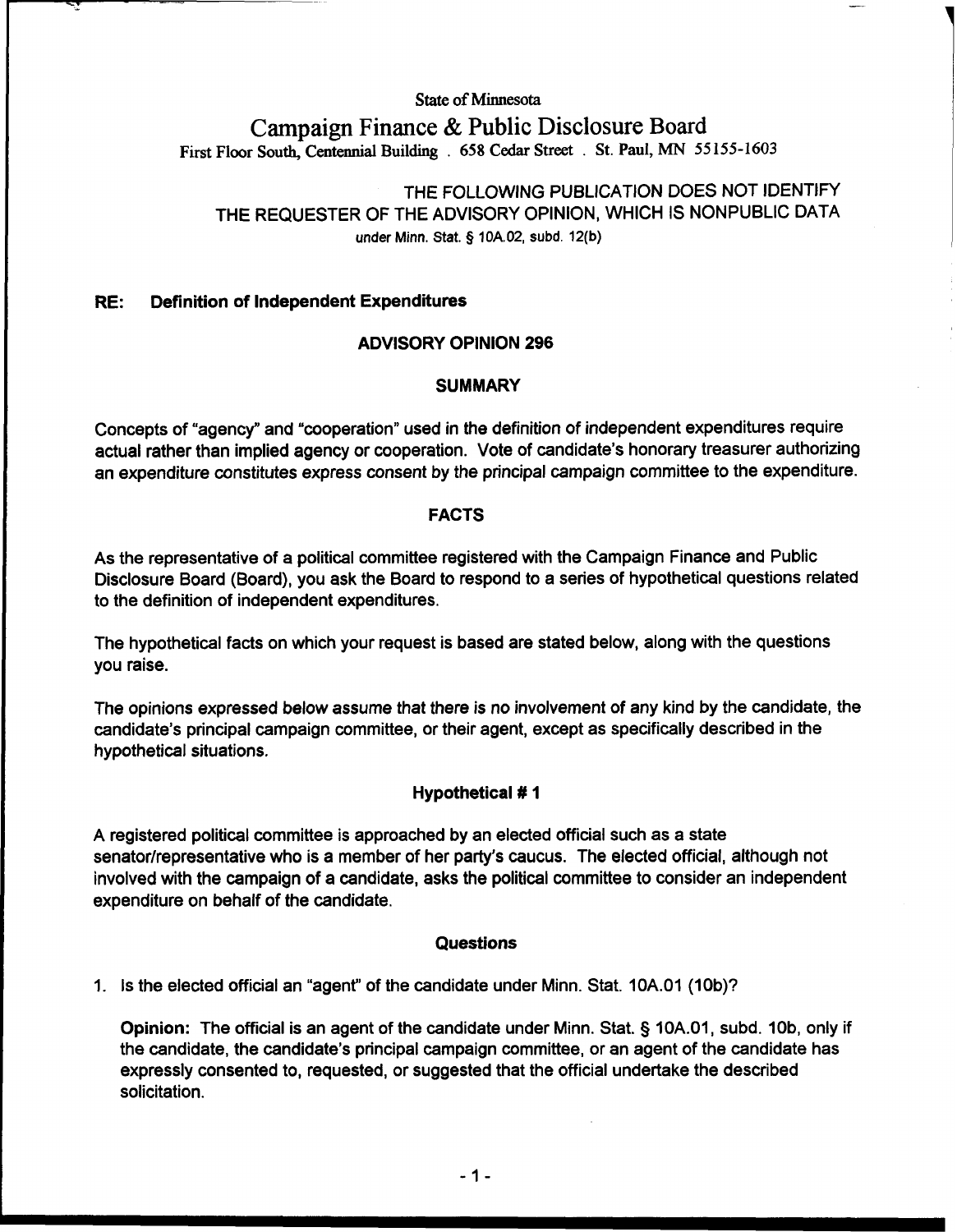2. If the elected official is on a party committee established for the purpose of electing more of that party's candidates, is the elected official an agent of the candidate?

**Opinion:** Although Minn. Stat. § 10A.01, subd. 10b, provides that if the party made the requested expenditure after it had a candidate on the ballot, the expenditure would not be considered independent, mere solicitation of another to make an expenditure which would benefit a candidate does not create a relationship of agency with the candidate's committee.

3. Under the scenario in question #2, is the independent expenditure "indirectly" being influenced by the candidate or the candidate's campaign?

**Opinion:** The definition of independent expenditure does not rely on indirect influence by a candidate when determining whether an expenditure is independent, so it is not necessary for the Board to address this question.

#### **Hypothetical #2**

A political committee is funded and its contributions are determined by a club which has votes on independent expenditures. The entire club membership votes on political committee contributions. One of the members of the club serves as an honorary treasurer of a candidate.

#### **Questions**

1. Can the political committee make an independent expenditure on behalf of the candidate that the member of the club serves on that campaign committee?

**Opinion:** No. The consent of a candidate's principal campaign committee to an expenditure prevents the expenditure from being considered independent. Participation by a member of the candidate's campaign committee in a vote to authorize an expenditure constitutes the express consent of the candidate's principal campaign committee to the expenditure.

2. If there is a board of directors of the club which makes the decision to fund an independent expenditure, is this an independent expenditure under Minn. Stat. 10A.01 (10b)?

**Opinion:** If the candidate's honorary treasurer has had no involvement in selection of possible candidates for whom independent expenditures may be made and makes no statement or effort on behalf of the candidate's principal campaign committee, the expenditure is an independent expenditure.

3. What if the club member serves on the board of directors?

**Opinion:** Participation by a member of the candidate's campaign committee in a vote to authorize an expenditure constitutes the express consent of the candidate's principal campaign committee to the expenditure.

4. If the answer to #3 is that this would not be considered an independent expenditure, what steps would need to be taken to sufficiently "wall off' the member so that an independent expenditure could be made?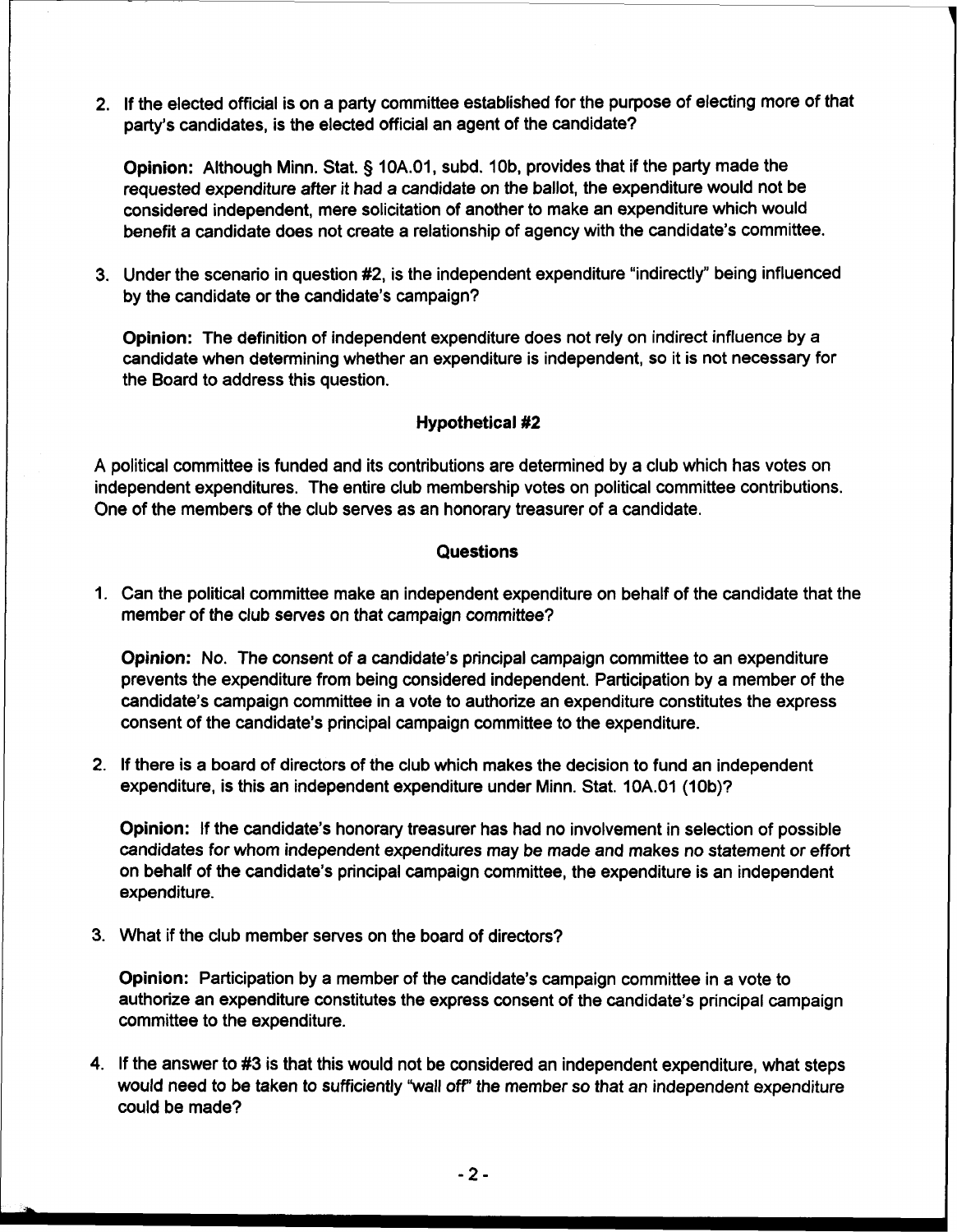Opinion: In order to preserve the independence of the expenditure, the member must have no involvement in selection of possible candidates to benefit from independent expenditures and must make no direct or indirect statement or effort to influence any vote on a potential independent expenditure.

#### Hypothetical **#3**

A political committee decides to make an independent expenditure. It chooses to use the same advertising agency that the candidate has used to prepare advertising. Due to the agency's familiarity with the campaign, the independent expenditure uses the same colors, same font, and a similar design to the candidates advertising. The political committee pays all agency charges including design time, setup charges, printing costs, etc.

1. Is the advertising agency an "agent" of the campaign under Minn. Stat. 10A.01 (10b)?

Opinion: No. An advertising agency is not the agent of a principal campaign committee unless the principal campaign committee has taken some affirmative action to make the agency its agent.

2. Is the political committee acting in "cooperation", "in concert with" or at the "request or suggestion of' the campaign by using the same advertising agency?

Opinion: No. As long as there is no involvement of any kind by the candidate, the candidate's principal campaign committee, or their agent, the transaction is not in cooperation with, in concert with, or at the request or suggestion of the candidate's principal campaign committee.

3. What if the agency is a billboard company and the political committee uses the same colors?

Opinion: The result is the same as described in the responses to questions 1 and 2.

4. What happens if the political committee uses advertising provided by a political party and not from the candidate's campaign?

Opinion: The result is the same as described in the responses to questions 1 and 2. This opinion does not address the question of how the political party should treat the purchase or transfer of the advertising materials to the political committee. transfer of the advertising materials to the political committee.<br>ssued:<br>Simple 24, 1998<br>CarolyAD. Rodriguez, Chair

Carolyn D. Rodriguez, Chalf Campaign Finance and Public Disclosure Board